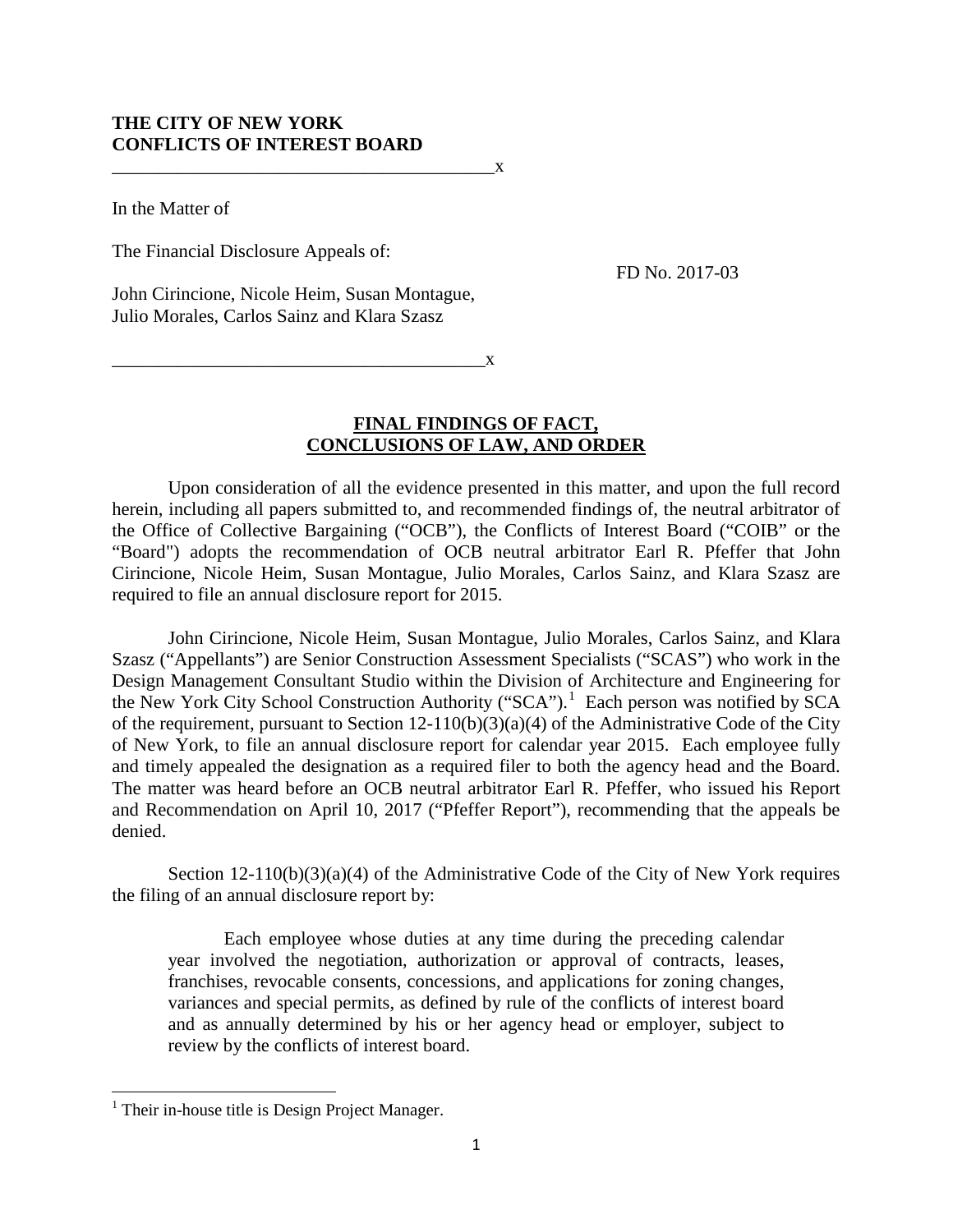The Rules of the Board clarify which employees with the responsibilities set forth in that Section are required to file annual disclosure reports ("contract filers"). Any employee who is involved in the substantive determination of any aspect of the contracting process, whether in the drafting of a contract, the evaluation of a bid, the approval of documents relating to a contract, or the determination of contract policies, rules, or regulations, is required to file.<sup>[2](#page-1-0)</sup> Included in the category of contract filers is any employee who "**[n]egotiates or determines** the substantive content of a contract, lease, franchise, revocable consent, concession, or application for a zoning change, variance, or special permit or change order,"<sup>[3](#page-1-1)</sup> "[r]ecommends or **determines** whether or to whom a contract, lease, franchise, revocable consent, concession, or application for a zoning change, variance, or special permit or change order should be awarded or granted,"[4](#page-1-2) or "**[a]pproves** a contract, lease, franchise, revocable consent, or concession or change order on behalf of the City or any agency subject to Administrative Code § 12-110."<sup>[5](#page-1-3)</sup> Exempted from this particular category of employees required to file financial disclosure reports are clerical personnel and other public servants who perform only ministerial tasks.<sup>[6](#page-1-4)</sup> City Charter § 2601(15) defines "ministerial matter" as "an administrative act ... which does not involve substantial personal discretion."[7](#page-1-5)

As SCASs, Appellants manage the work of outside consultants who perform scope, design, and construction work under requirements contracts with SCA. These projects generally fall into two categories: Capital Improvement Projects which involve repairs to existing projects, and Capacity Projects which involve the construction of new buildings and additions to existing buildings. For Capital Improvement Projects, an SCAS reviews consultants' reports to ensure compliance with SCA design requirements for overall completeness; facilitates and manages the review of the consultants' drafts by in-house engineers and architects; and makes factual reports, decisions, and judgments relied on by the SCAS's supervisors, a District Manager. For Capacity Projects, the SCAS organizes and chairs bi-weekly progress meetings with the consultants and reviewers which are attended by both the Vice President of the Division of Architecture and Engineering and the heads of the Design Management Consultant Studio. During the construction phases of Capacity Projects, the SCAS plays a substantial role in resolving disputes based on his/her knowledge of field conditions.

For all SCA projects, a standard contract or fee agreement letter compensates the consultant for services rendered at milestones or pre-set progress points. Standard language in Appendix B of a SCA contract specifies that, "[t]otal compensation for each specific Phase or

l

<span id="page-1-0"></span><sup>&</sup>lt;sup>2</sup> Board Rules § 1-15.<br><sup>3</sup> Board Rules § 1-15(4) (emphasis added).

<span id="page-1-2"></span><span id="page-1-1"></span><sup>&</sup>lt;sup>4</sup> Board Rules § 1-15(5) (emphasis added). <sup>5</sup> Board Rules § 1-15(6)

<span id="page-1-4"></span><span id="page-1-3"></span> $6$  Board Rules § 1-15(b). For example, "public servants who are under the supervision of others and are without substantial personal discretion, and who perform only clerical tasks  $\ldots$  shall not, on the basis of such tasks alone, be required to file a financial disclosure report" (*Id.*). Examples of ministerial tasks include "typing, filing, or distributing contracts, leases, franchises, revocable consents, concessions, or zoning changes, variances, or special permits or calendaring meetings or who identify potential bidders or vendors." (*Id*.)

<span id="page-1-5"></span><sup>&</sup>lt;sup>7</sup> The Board concludes that the Charter definition of "ministerial matter" found in Section 2601(15) shall apply to the interpretation of "ministerial tasks" referenced in Board Rules § 1-15(b).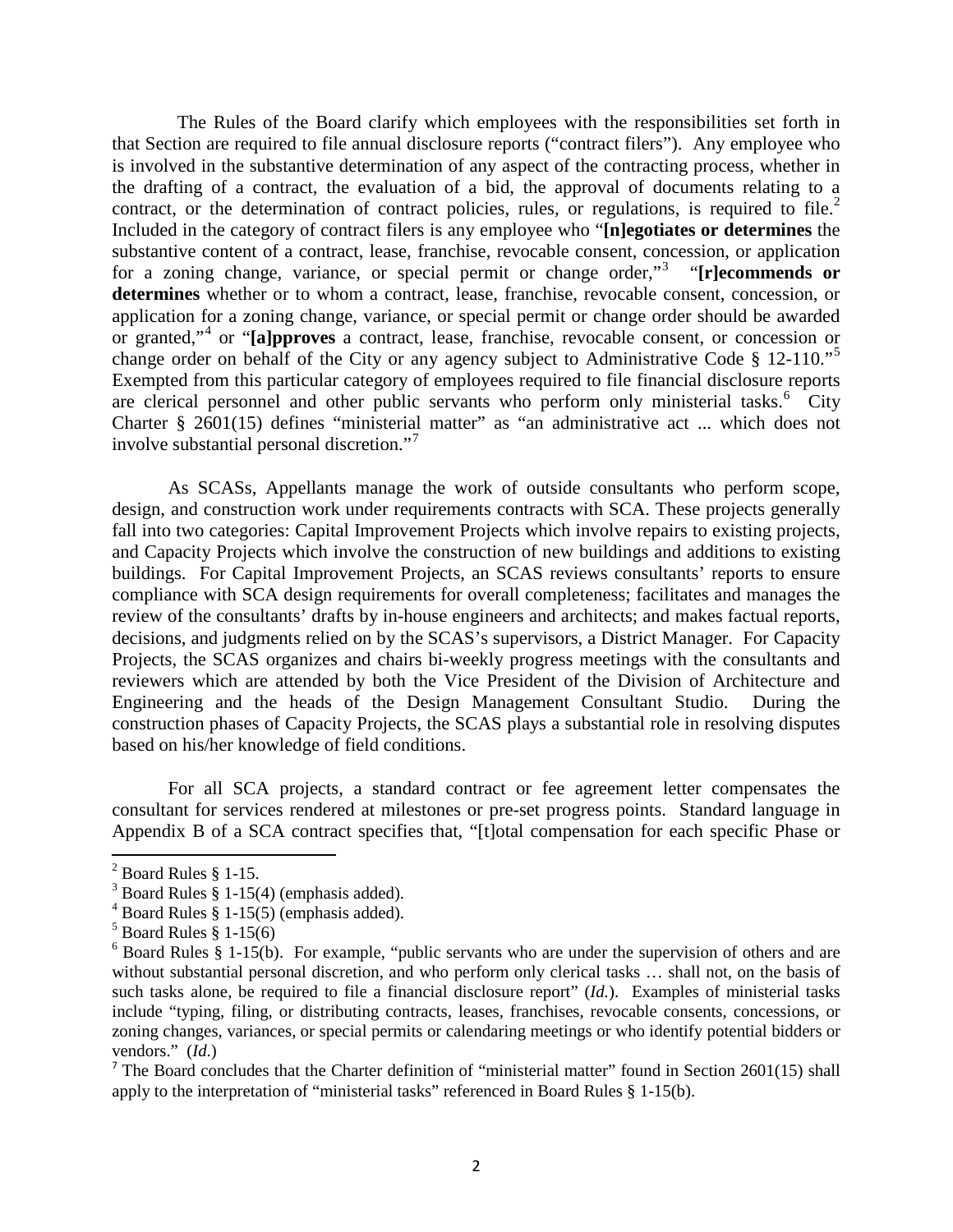Sub-phase, of a Project, will be contingent upon completion of the required Service as well as the acceptance and receipt by the SCA of all required documents and materials."<sup>[8](#page-2-0)</sup> Appendix B further stipulates that SCA "may withhold full or partial payment of the completion of any Phase or Sub-Phase when a Deliverable is not to the satisfaction of the SCA."<sup>[9](#page-2-1)</sup> It is the responsibility of the SCAS to review documentation at the end of each Phase or Sub-phase to ascertain that milestones have been met and if so, to approve an authorization for payment. As noted in the Report and Recommendation, "[t]he SCAS's determination a phase has been completed is necessary for the final approval of a consultant's request for payment."<sup>10</sup>

Although Appellants claim in their appeals to the Board that they do not have substantial discretion in the performance of their abilities, the evidence belies their claim. Instead, the evidence demonstrates that the SCAS each has discretion as a first-level approver to determine the status of assignments and to authorize payment for the respective consultant. While the SCAS does not have final authority to approve or authorize contracts as a whole, the SCAS is personally and substantially involved in negotiating, authorizing, and approving the terms of the contract regarding fees and payments during the course of both Capital Improvement Projects and Capacity Projects. Consequently, based on the approval, authorization and recommendation from the SCAS that the consultant's tasks have been sufficiently completed, the studio director is able to make the final determination to release payment. The SCAS is also essential for negotiating additional services and additional fees when the cost of a project exceeds the stated estimate in the contract. The SCAS is tasked with making the initial determination on whether a change order is appropriate and for every change order, the approval of the SCAS recommending the change is required. Finally, at the close of a project, the SCAS has the authority to determine if the quality of the punch list items is acceptable. If the quality is not acceptable, then the SCAS can refuse to sign off on the project and delay the closeout date.

Board Rules § 1-15 was enacted to, among other things, "limit financial disclosure filing to those public servants who are at risk of conflicts of interests … [and] to ensure that rules for determining who is a 'contract' filer are uniform and uniformly applied throughout the City." That objective is furthered by concluding that John Cirincione, Nicole Heim, Susan Montague, Julio Morales, Carlos Sainz, and Klara Szasz are required to file annual disclosure reports.

To be exempt from the filing requirement, public servants performing contracting responsibilities must perform **only** ministerial duties.<sup>11</sup> Here, the Appellants are directly and substantially involved in the negotiations for change orders, payment processes, and project completions related to SCA contracts for Capital Improvement Projects and Capacity Projects. Thus, they do not perform merely ministerial tasks but engage in activities that are precisely the kind that have the potential to pose a conflict of interest.

WHEREFORE, IT IS HEREBY ORDERED, pursuant to Administrative Code §12- 110(b)(3)(a)(4), that John Cirincione, Nicole Heim, Susan Montague, Julio Morales, Carlos

 $\overline{\phantom{a}}$ 

<span id="page-2-0"></span><sup>&</sup>lt;sup>8</sup> Pfeffer Report at 8

<span id="page-2-1"></span><sup>9</sup> *Id.* at 9.

<span id="page-2-2"></span><sup>10</sup> *Id.* at 10.

<span id="page-2-3"></span><sup>&</sup>lt;sup>11</sup> Board Rules § 1-15(b) (emphasis added).